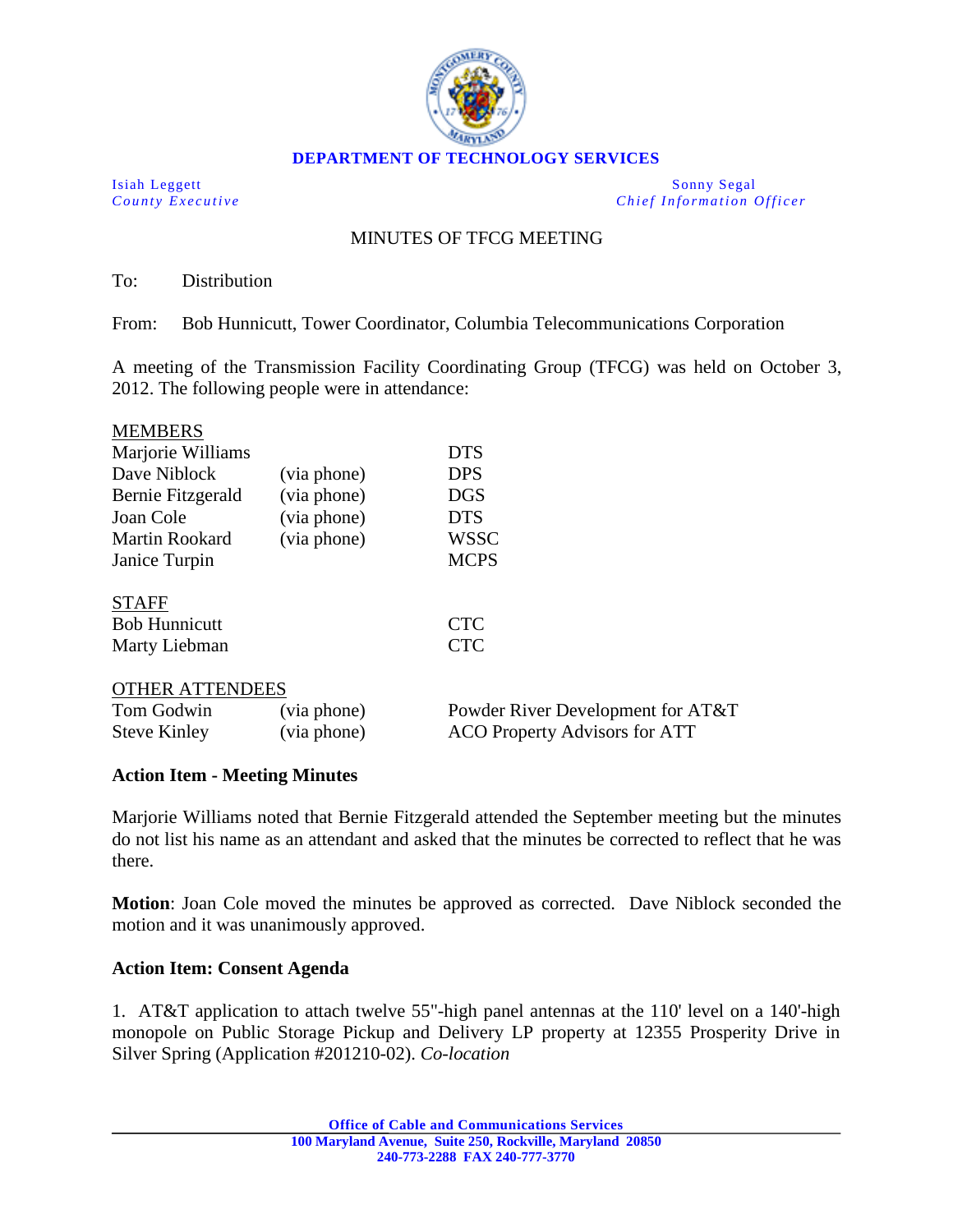2 . AT&T Application to attach a 4'-wide microwave dish antenna at the 150' level on a 140' high monopole on the Nash property at 4301 Brookeville Road in Brookeville (Application #201209-03). *Minor Modification*

3. AT&T application to attach a 4'-wide microwave dish antenna at the 160' level on a 226'-high lattice tower (Application #201209-04). *Minor Modification*

Bob Hunnicutt explained that the applicant for applications 201209-03 and 04 requested that those applications be considered at today's meeting, despite the fact that they were not submitted by the previous month's deadline, because circumstances beyond his control prevented him from getting notice that the applications were incomplete—and, consequently, his response to complete the applications in time to be added to the agenda was delayed. Mr. Hunnicutt explained that they were not completed until last Friday when copies of the Tower Coordinator's recommendation and the applications were provided to the members for consideration. He recommended that, as a one-time courtesy due only due to the unusual circumstances, they be considered as part of the Consent Agenda. Martin Rookard objected to adding items for consideration at the last minute and would have preferred to have had an updated agenda prior to the meeting.

**Motion**: Janice Turpin moved that the Consent Agenda, including the two additional applications, be recommended. Martin Rookard seconded the motion and it was unanimously approved.

**Action Item:** T-Mobile application to add one 1'-wide dish antenna at the 125' level atop a WSSC water tank on WSSC property at 8505 Aqueduct Road in Potomac (Application #201210- 04). *Minor Modification. Conditioned on providing, at time of permitting, written approval from WSSC that they have approved the addition of this dish antenna.* 

**Motion**: Martin Rookard moved that the application be recommended as conditioned by the Tower Coordinator. Joan Cole seconded the motion and it was unanimously approved.

**Action Item:** AT&T application to construct a 150'-high monopole and install six 55"-high panel antennas, three at the 125' level and three at the 115' level, on Bagherian property located at 5600 Sundown Road in Gaithersburg (Application #201210-03). *New Monopole by Special Exception. Conditioned on approval by the Board of Appeals of a special exception or a modification to the existing special exception, approval of a reduction in the setback requirements, and notifying the Office of Administrative Hearings (OAH) that the property owner has changed.* 

Mr. Hunnicutt explained that AT&T proposed to replace an existing monopole (designed to support nine antennas in three bays within its flag pole disguise) with a new one designed to accommodate 12 antennas in four bays. He noted the new design, also to be disguised as a flag pole, will be as high as the present one and will also be larger for structural reasons to support more and larger antennas. The wider monopole may potentially result in a more visually intrusive structure on the property. He added that the location for the new monopole will be closer to the rear property line and will no longer meet setback. Consequently, the applicant will request a reduction in the setback requirement at the time they file for the special exception. He